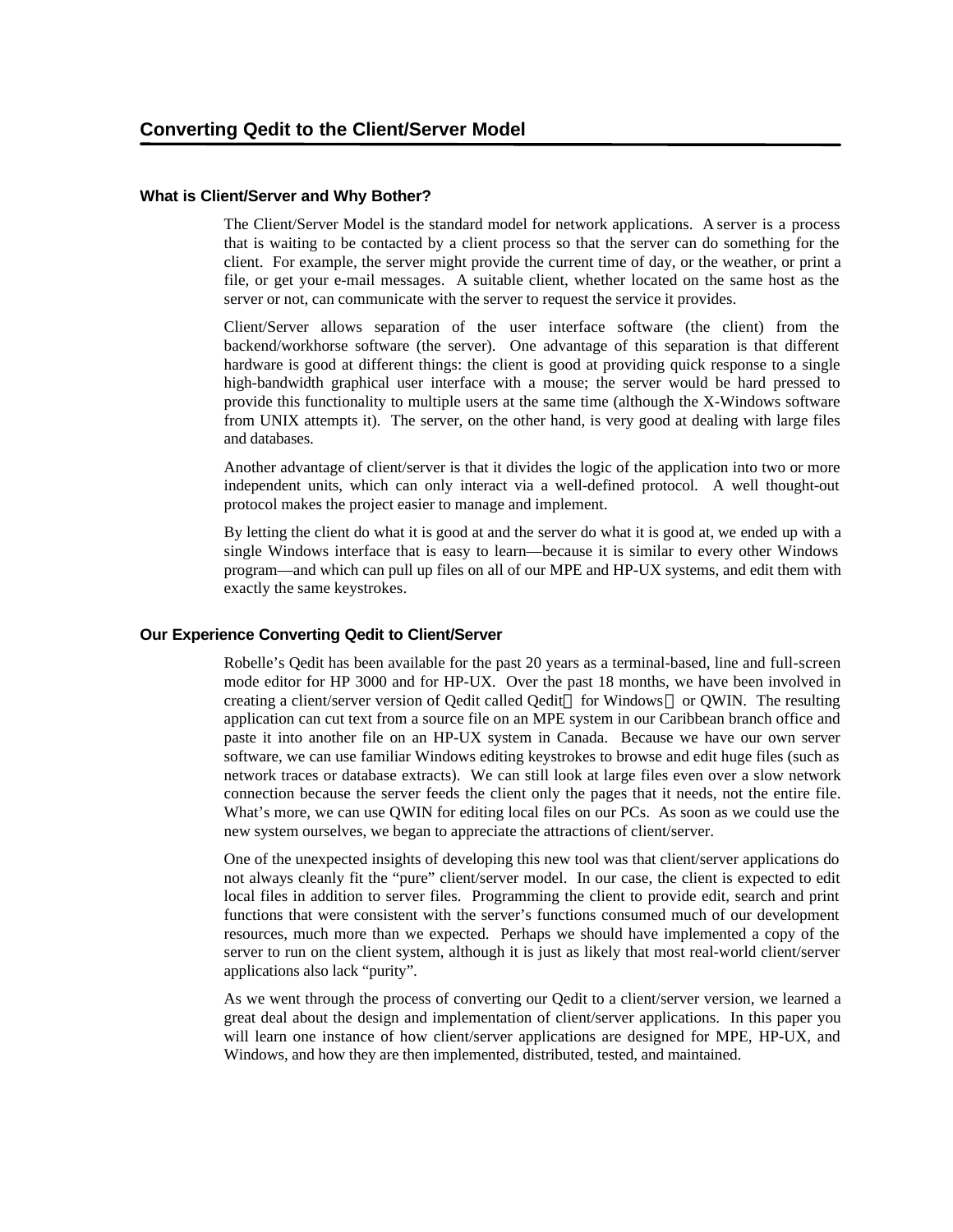#### **Fundamental Design Decisions**

We made the most basic design decision early in the project: to use a transaction-oriented design, with the host file primarily resident on the host, rather than copied to the PC.

We judged that this approach would allow the final software to edit the widest range of file sizes, including huge data files, on the widest range of networking speeds, including over slow modem connections.

### **Project Team**

David Greer, President of Robelle, put together most of the networking infrastructure used by the server. We hired Bruce Toback of OPT, Inc. as a contractor for the Windows client. I wrote the server code to do the file manipulation on the hosts. Griffin Webster of Robelle designed the automated test suite, Neil Armstrong of Robelle implemented the client installation procedures, and Dave Lo of Robelle created the in-process CRT-based client. One weakness of the team is that in a pinch only David can find and fix problems in both the client and the server.

The client currently consists of 35,000 lines of source code and the server of about 7000 lines of new code, plus numerous changes to the existing Qedit source code. The team exchanged over 2600 e-mail messages about the design and implementation of the project.

### **Technical Objectives for the QWIN Project**

- **1.** Edit multiple files on one or more host systems (up to ten files at the same time per server), with multiple windows into the same file. Browse the host directory as you would a PC directory.
- **2.** Edit local files on the PC, remote files on PC servers, files on HP hosts connected to the LAN, and files on HP hosts accessible over the Internet or the firm's Intranet.
- **3.** Familiar Windows graphical interface including vertical and horizontal scrolling.
- **4.** Familiar Qedit functions, such as Smart string search, multi-edit Undo, but enhanced for the client platform and extended to a multi-host environment.
- **5.** Dependable server program based on Robelle's existing Qedit technology.
- 6. Create clients for Windows 3.1, Windows 95 and Windows NT™ which can communicate with servers on HP-UX and MPE/iX.
- **7.** Simplify the process of maintaining source code and scripts in a distributed network.
- **8.** Edit files without loading the entire file into the PC's memory. Use smart caching to make QWIN suitable for editing huge data extracts and network traces, whether local or remote.
- **9.** Cut and paste on a host system, or between host systems, or into local documents.
- **10.** Use standard TCP/IP protocol so that it is not necessary to purchase expensive add-ons for each client PC and/or host.
- **11.** Edit both text files and Qedit work files.
- **12.** Provide full login security on the host (username and password), compatible with Vesoft Security/3000 options such as session name password. Encrypt login data while in transit between client and server.
- **13.** Provide convenient one-click login to hosts, based on a configuration table of hosts, user names, and passwords.
- **14.** Employ a standard UNIX daemon on HP-UX and automatic network login on MPE/iX.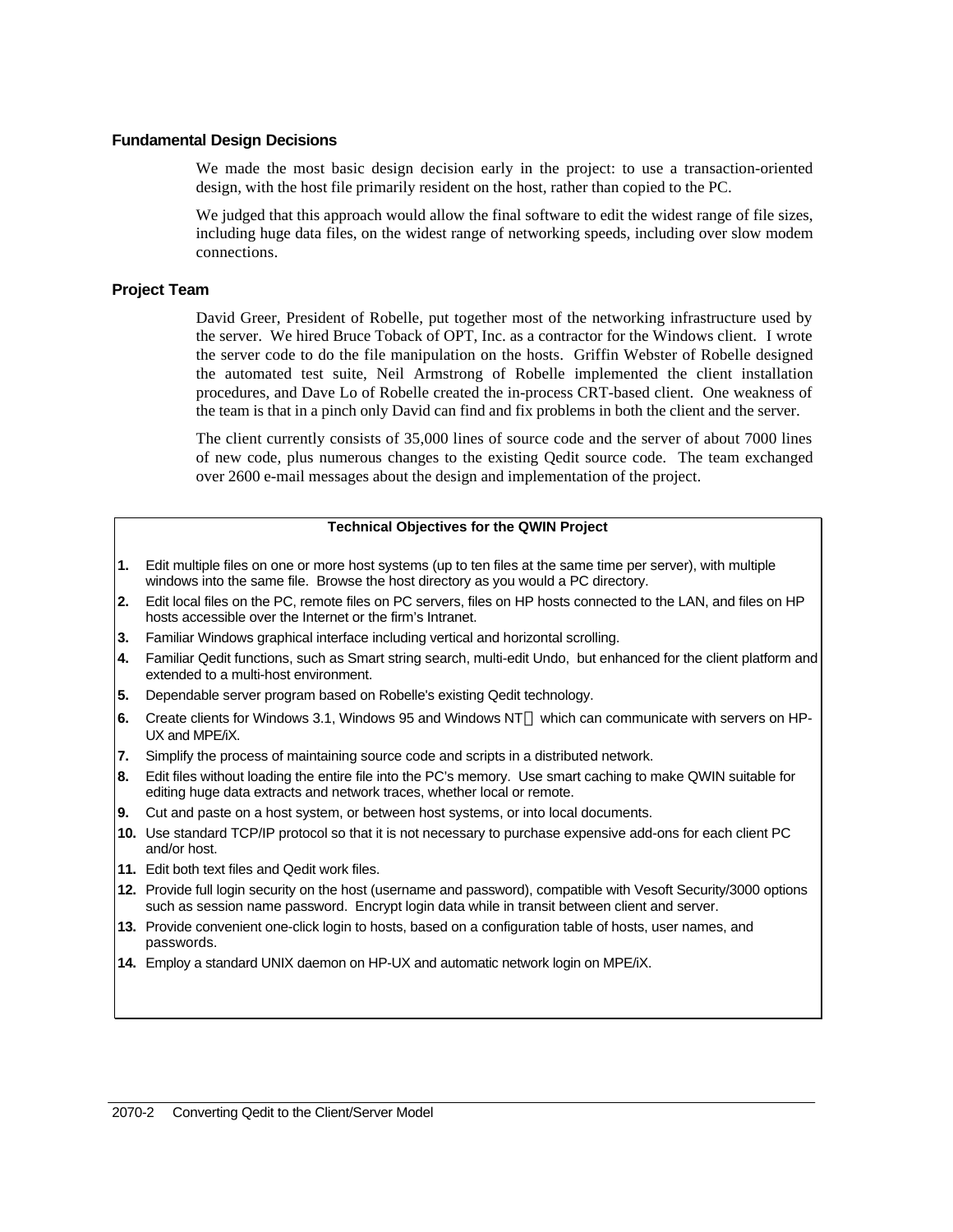

## **Example: Four Files on Two Servers and on a Local Client**

### **What to Base the Server On?**

The existing Qedit has all the functionality we need for examining, editing, and updating files. Therefore, we decided to build a transaction server around the existing Qedit code. Were any changes necessary to the existing Qedit software? Yes, absolutely.

We made four main changes to the existing Qedit design:

- 1. Most PC and UNIX software assigns relative line numbers to text lines (i.e., 1,2,3...). These numbers change whenever you insert or delete a line, because they merely represent a count of the number of "new lines" since the start of the file. We made QWIN compatible with the PC/UNIX model, instead of with the MPE model of fixed line numbers assigned to each line. The server, however, maintains actual hidden line numbers for compatibility with MPE standards, and renumbers these lines whenever more room is needed. For those users who work from "linenumbered" compiler listings, there is an option to display "absolute" line numbers in the client, but this option is not on by default.
- 2. The cut-and-paste logic of Qedit is line-oriented. We wrote a new cut-and-paste module for the server to follow the Windows model, which starts at a specific column and ends at another column.
- 3. Previously Qedit could remember several editing changes and allow you to undo them one by one. But if you undid something and then changed your mind, it was not "redo-able". That is, you could not Undo an Undo in Qedit. When it was pointed out that Microsoft Word and other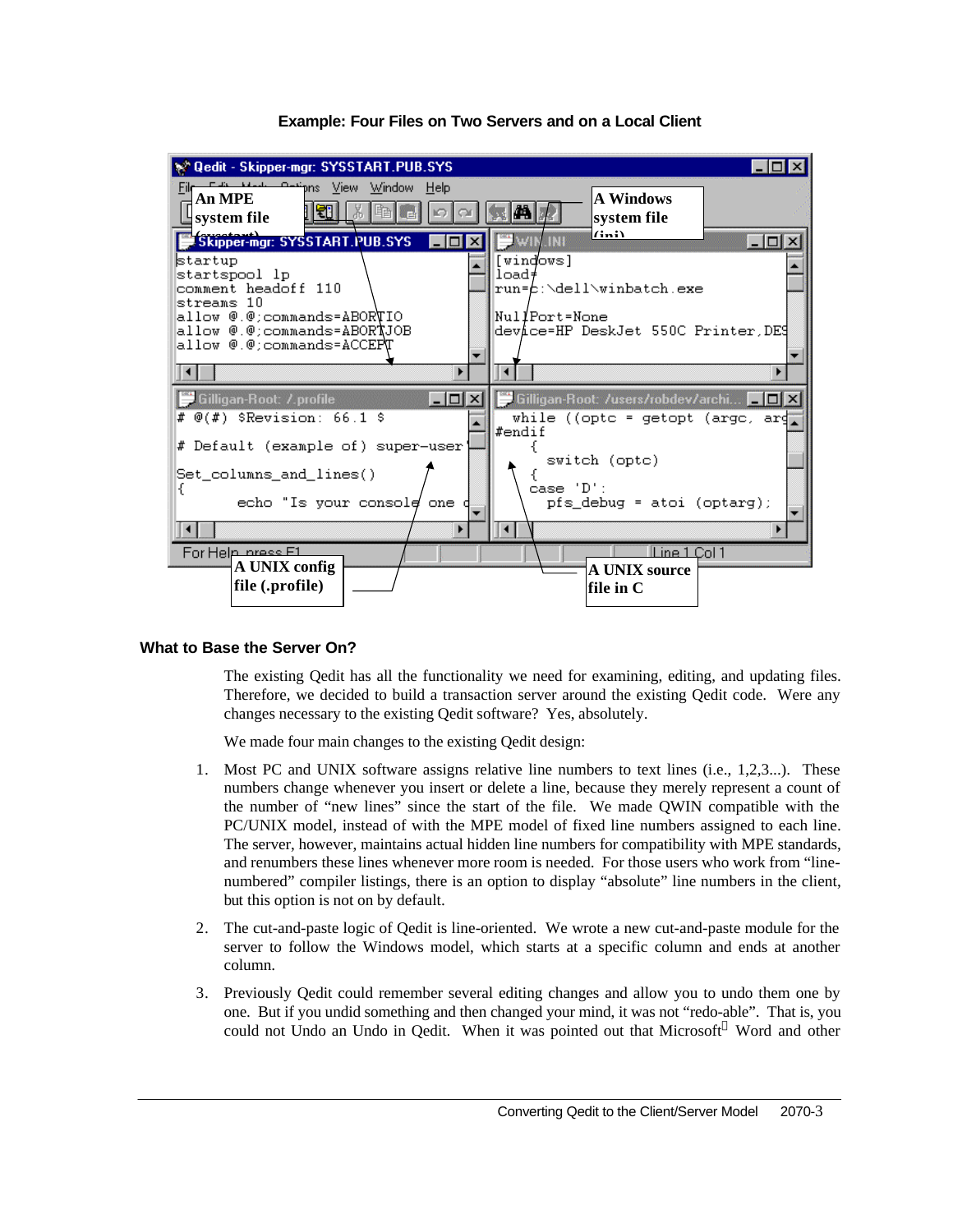tools on the Windows platform could do both, the Qedit Undo module was enhanced to be compatible. Now both the terminal-based Qedit and the server Qedit can handle "redo" after an Undo in all cases, including that of multiple Undo operations.

4. Rather than create one server process per concurrent file opened by the client, we enhanced the Qedit server to maintain data structures on up to 10 concurrently open files. The terminal**-**based Qedit can open only one file at a time (it now has the data structures to handle up to 10, but we haven't yet figured out an intuitive command syntax for implementing this).

|        | ×                                            |
|--------|----------------------------------------------|
|        |                                              |
|        | C MPE<br><b>C</b> Unix                       |
| root   | Login at startup                             |
|        |                                              |
|        |                                              |
|        |                                              |
|        |                                              |
| Remove | Cancel                                       |
|        | Gilligan-Root<br>gilligan.siliconisle.com.ai |

### **Defining a Connection to a Host Server**

# **How to Write a Server?**

Unless you have been living in a cave for the last year, you have already used a server—the HTTP server that web sites employ to "serve up" web pages upon demand from the browser (client). Another common server you may have used is the POP3 server that collects your e-mail for you.

The QWIN server executes one transaction at a time, in the order received and may send one or more reply transactions. In order to easily enforce the security and access rights assigned by the host to each user, there is one server process per user connected to the host system. A server process can open up to 10 files for a client (this limit is somewhat arbitrary and could be increased by a recompile).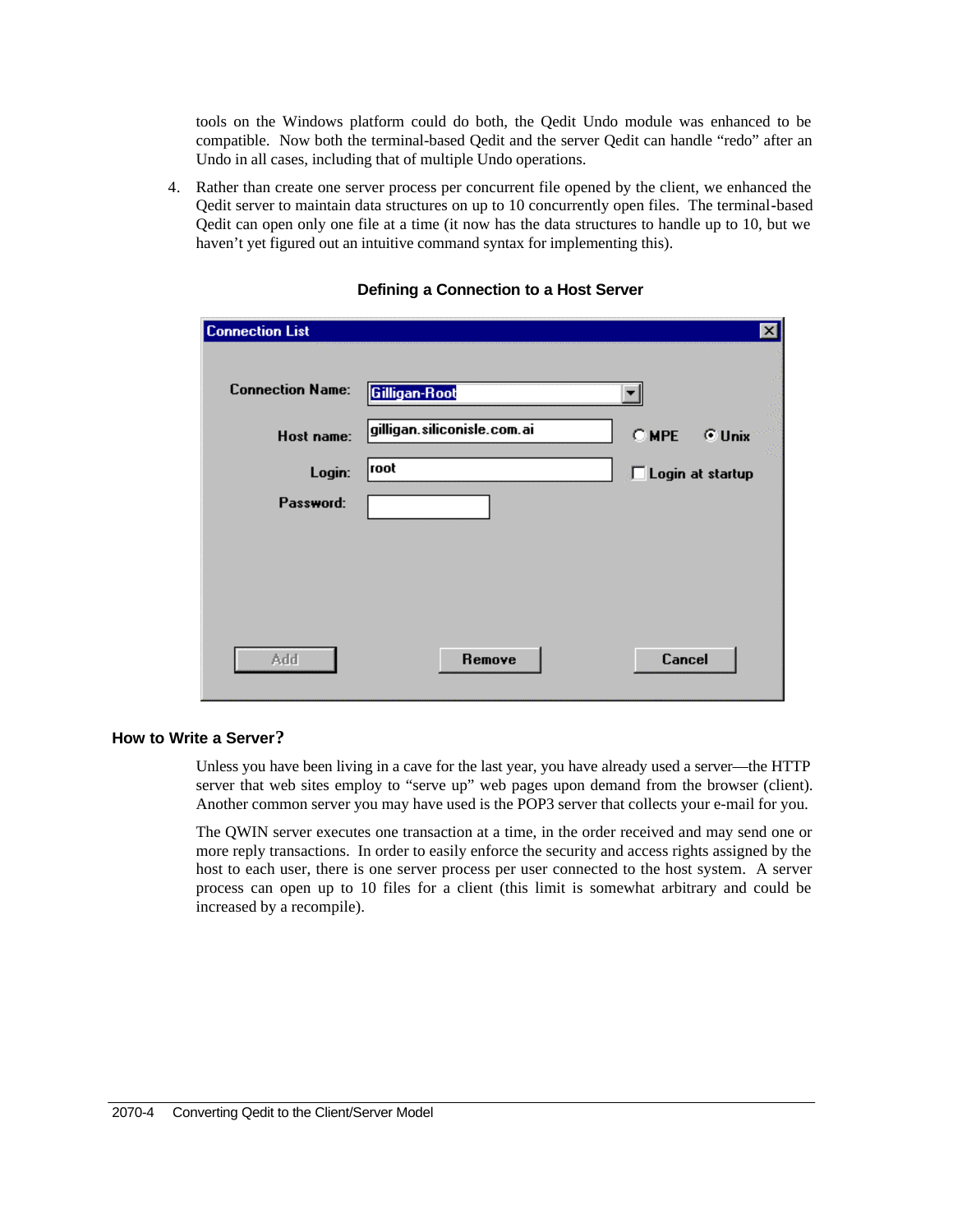In "UNIX-speak", a server is called a daemon, a sort of invisible, hidden creature who watches and waits to perform amazing tasks. There are two kinds of server: iterative and concurrent.

The iterative server is a single process that handles all the requests itself in the order in which they come. This is only appropriate for transactions which complete in a "known, short amount of time." [Stevens] Qedit transactions would not be this short. The concurrent server, on the other hand, invokes a separate process to handle each client request. The original server can then go back to sleep, waiting for the next request.

For Qedit, we create a separate server process for each new client that connects to the server. This new process then handles all subsequent client transactions, rather than creating a new process for each transaction. This is similar to the FTP protocol and opposed to the HTTP protocol which fires off a new process for each web page requested. The connection can handle multiple file Opens and Closes, and actually maintains itself until the user disconnects, or the system is shut down, or the network faults badly for a long period of time (a "time out").

The original "listener" server is actually just another copy of Qedit in a special mode. UNIX has communication channels called ports which can be used to create a TCP connection between two systems. The Qedit application has been assigned 7395 as its reserved port number, so the server is in a wait state until a request to connect arrives on that port. It then "forks" a copy of itself and "execs" it, launching a child process to take over the new connection. The listener can then return to its quiet, waiting state.

On UNIX, you can use the netstat command to see the connections to a host:



**UNIX**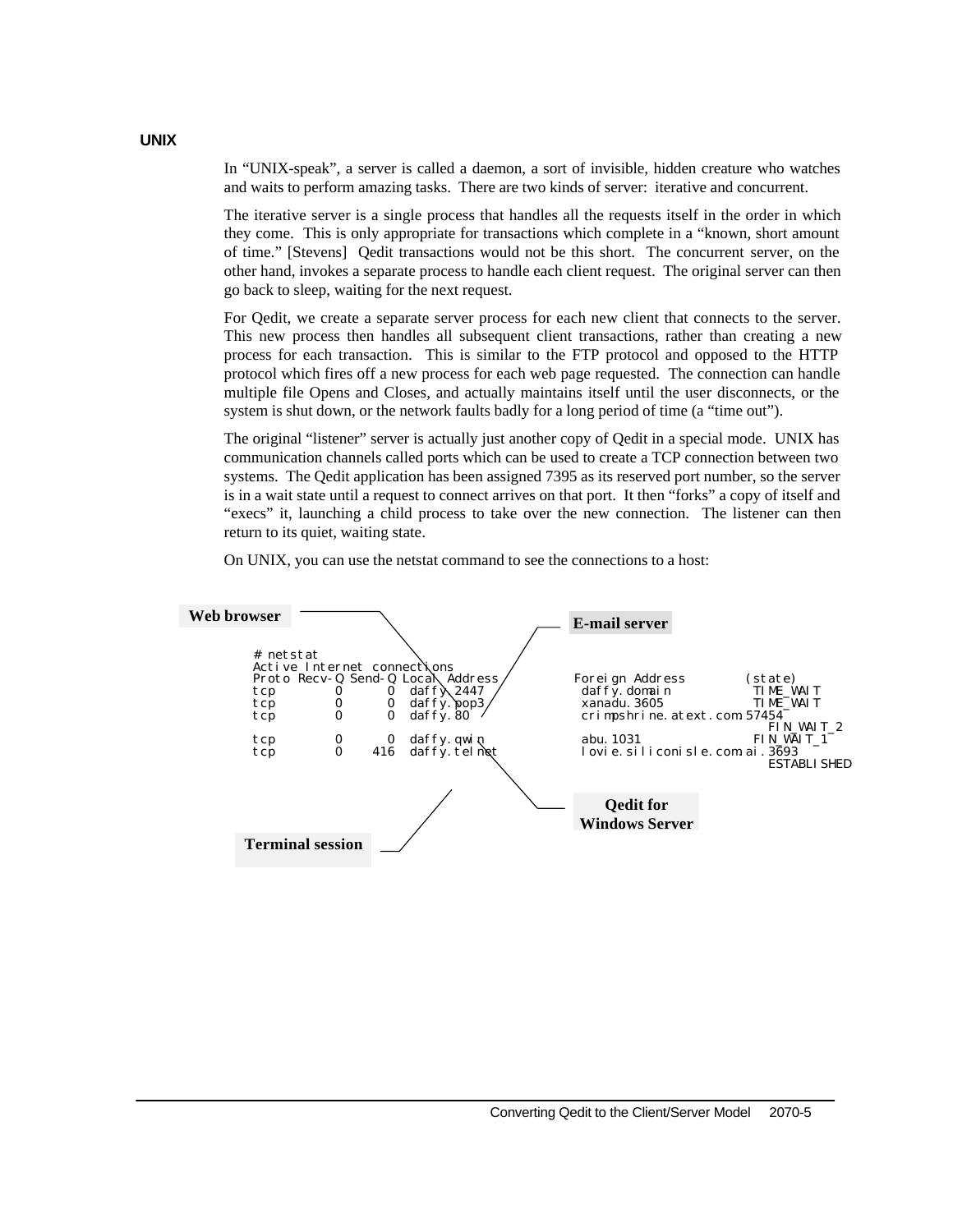With POSIX you can implement the same kinds of daemons as on UNIX, but the fork/exec technology was neither complete enough nor fast enough when we started this project. Therefore, we chose to use the standard network logon that is always running on MPE/iX 5.0 (and on earlier systems which have NS/3000). A system listener accepts a logon request, verifies it, and runs a server process specified by the client.

Because QWIN connections do not count as user sessions on MPE or HP-UX, there is no need to upgrade the HP operating system user license.

| <b>SA Directory for Skipper-mgr</b> |           |                      | <b>x</b> |
|-------------------------------------|-----------|----------------------|----------|
| View<br>Files                       |           |                      |          |
| <b>/SYS/PUB</b>                     | Open      |                      |          |
| <u>Name</u>                         |           | <b>Last Modified</b> |          |
| FTNCAT                              | 18/2/1996 | 08:07:18             | $2646 -$ |
| <b>FTNCAT2</b>                      | 18/2/1996 | 08:07:52             | 58       |
| <b>IGCMSGCAT</b>                    | 18/2/1996 | 08:16:57             | 42       |
| IGENCAT                             | 18/2/1996 | 08:16:59             | 492      |
| IGLINSTAL                           | 18/2/1996 | 08:42:26             | 129      |
| <b>GLREADME</b>                     | 18/2/1996 | 08:41:31             | 137      |
| <b>IGLTRUCK</b>                     | 18/2/1996 | 08:41:46             | 4974     |
| <b>IGLUNPACK</b>                    | 18/2/1996 | 08:22:50             | 34       |
| IGREEN                              | 28/3/1995 | 07:30:00             | 1298     |
| <b>Print</b><br><b>Refresh</b>      | <br>Done  |                      |          |

## **Select a File from the Host Directory Window**

### **Creating the Client Software**

We selected C<sub>++</sub> as the development language for our client software because of the breadth of supporting material and tools available to assist us, the ability to get deep into the client OS if necessary, and for the Object Oriented features of C++.

In Object-Oriented Programming (OOP), a program is composed of objects, which can represent real-life concepts such as stocks and bonds, or abstract programming concepts such as linked lists. The goal of OOP is to produce more reliable and inexpensive software by organizing the code in a structure that makes it harder to make errors and easier to think clearly.

 $C_{++}$  is C with OO extensions. The two main concepts of  $C_{++}$  and Object-Oriented Programming are class and object.

A class is a declared structure composed of both a set of data members (like a record) and a set of functions that operate on those data members. Let's consider, for example, the Document*,* Application, and Viewclasses as they relate to QWIN.

### **MPE**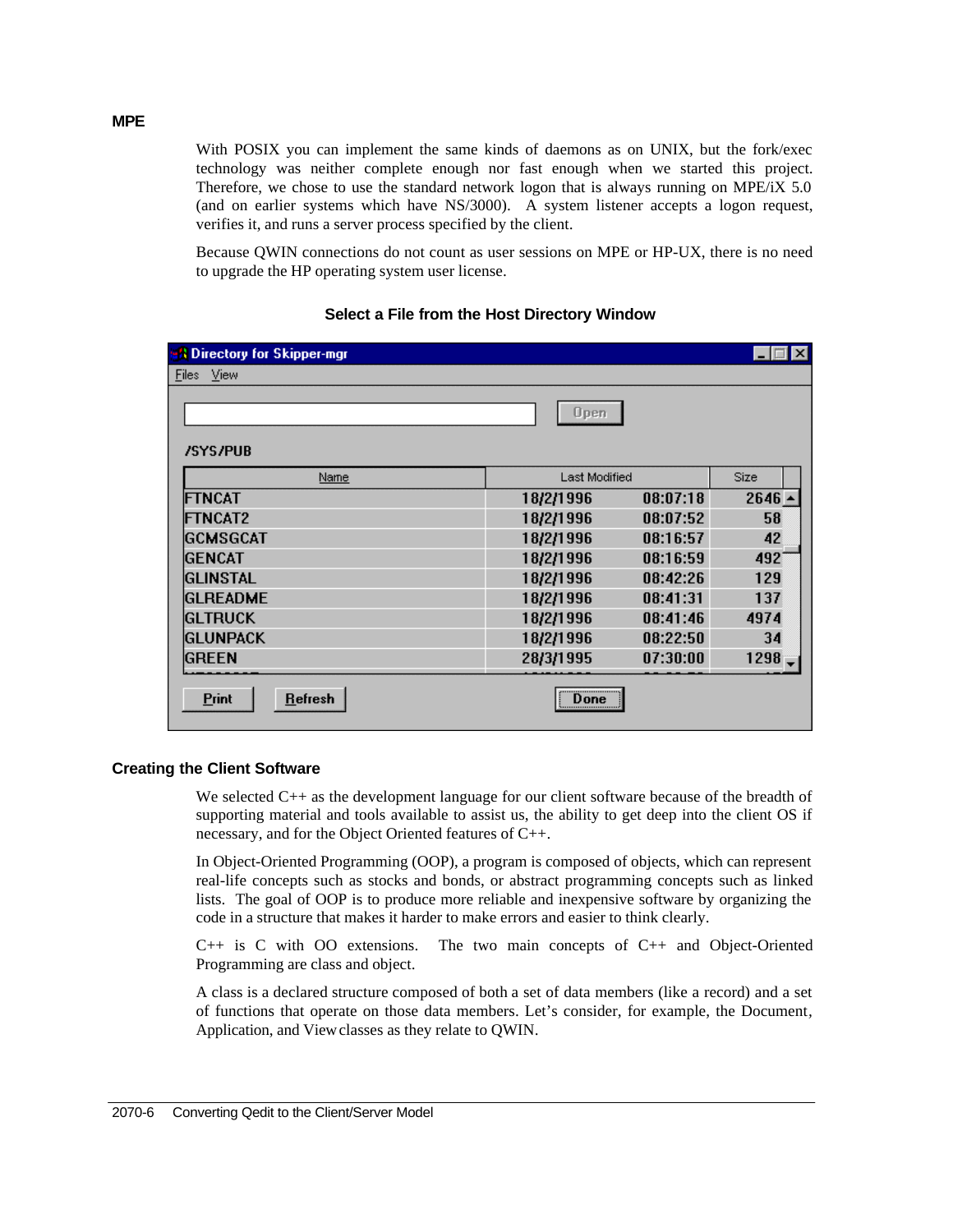The Application class has data structures that are common to the program as a whole (i.e., not related to any file being edited). It has functions that operate on them, such as terminating the program.

The Document class contains data structures that describe any file being edited by QWIN, such as the filename, links to the cached lines, etc. The class has functions such as Open and Close which operate on the document. QWIN actually has two Document classes: the main or Base Document class and the Local Document class. The Base Document class is designed around the needs of host-based files. The Local Document class is derived from the Base Document class and inherits all of its code and data structures (they are assumed in OO programming, we don't need to respecify them). All we have to describe in the Local Document class is the code and data structures which are *different* for a local file as compared to a host file. For anything we don't override, we get the behavior described in the Base Document class.

The View class is responsible for how a document looks on the screen. In fact, in QWIN there can be more than one "view" (i.e., window) into the same document, each pointing at a different position in the file. The View class handles things like the Page Down key, the resizing of windows, etc. QWIN has only one View class to handle both types of Documents (host and local). In fact, the View class does not even know if it is displaying a local file or a host file. This is where OO programming really starts to pay off.

An object is the instance of a class. For example, one execution of QWIN has only one Application object, but many Document objects (one per file opened). Each instance has its own copy of the data structures, but shares the set of functions with all other instances of the same class.

In OOP terminology, the functions of the object are called methods. In C++ terminology, they are called member functions.

That's more than enough background terminology to get you through the discussions in this paper.

#### **Should We Support Windows 3.11 or Not?**

This was a tough decision. If you want to support 16-bit Windows you have to write your code in Microsoft Visual  $C++^{\circledast}$  1.52 and then use Microsoft Foundation Class (MFC) 3.0. It also means that you have to forego some of the Windows 95 user interface features or create them by hand for Windows 3.1. The long and short of it is that if you want to produce a 16-bit version too, you won't be able to use the latest, easiest, most powerful development tools. In Robelle's case, many of our customers had Windows 3.1 systems when we started our project and we thought we were going to produce a product "in a few months". For that reason, we decided to support Windows 3.1, as well as Windows 95 and Windows NT (3.51 and 4.0).

We wrote the client using MS Visual  $C_{++}$  1.52 and MFC 3.0 (4.0 is much more powerful but does not come in a 16-bit version). A "resource library" is used for all messages and graphics. This "library" will make it much easier when the time comes to produce a version of the client in another language, such as German or French, rather than English.

## **Two Typical Design Problems**

In order to see some client/server design work in action, here are two examples from QWIN:

- 1. The clipboard question
- 2. The command question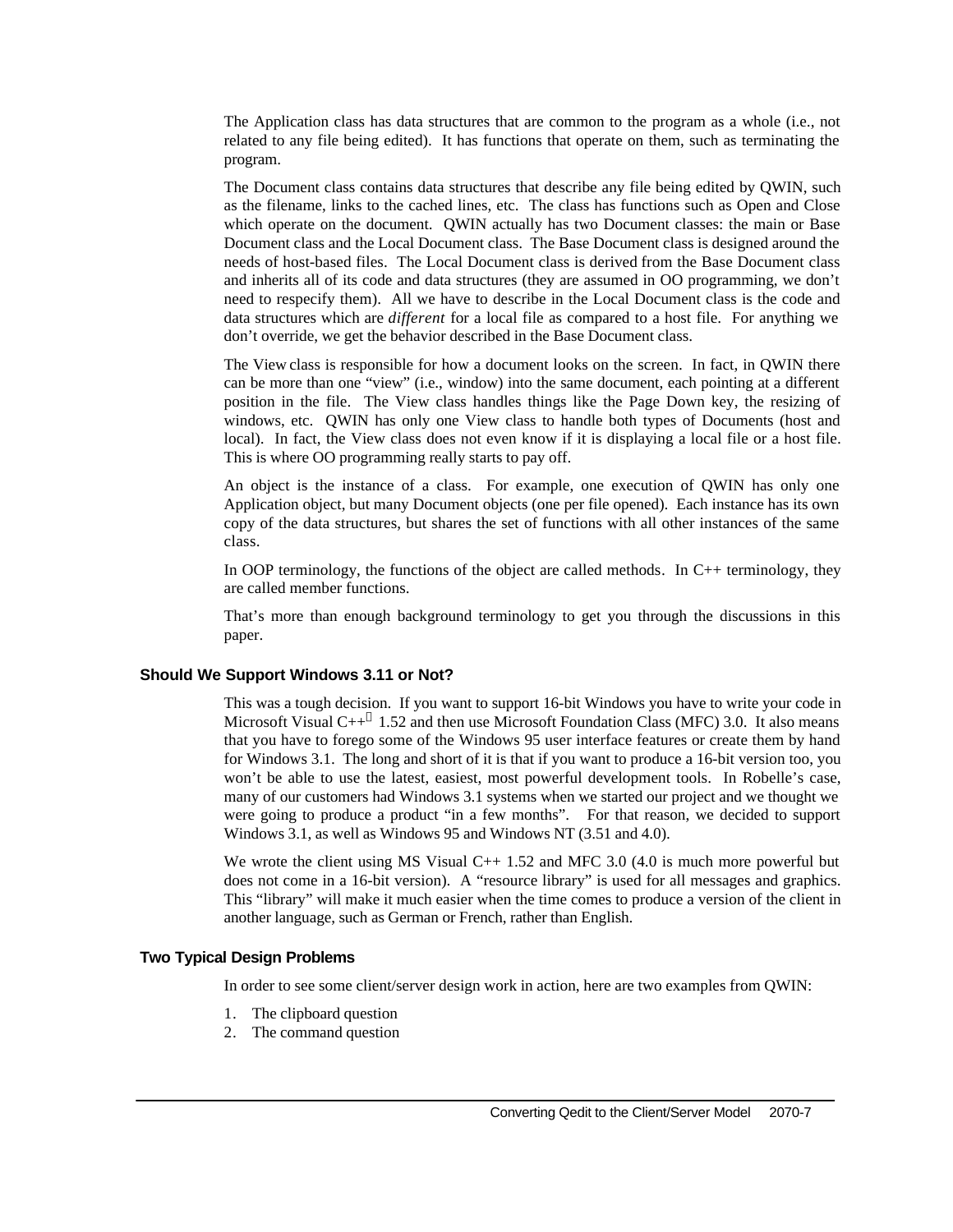#### **The QWIN Clipboard Question**

Windows systems have a single system clipboard that applications can paste from and copy to. The objective set for QWIN was to build on top of the Windows clipboard model, but extend it to the server hosts. We wanted to be able to copy a large block of text from one server and paste it on the same server, on a different server, or in a Microsoft Word document on the PC client.

QWIN's clipboard manager has two jobs, which often conflict. It must make the clipboard contents available whenever it is asked to, yet for performance reasons it prefers to leave the contents on the server (and must leave them on the server if they are over 64 kilobytes in size, because that is the maximum size of the real Windows clipboard). Thus the clipboard manager leads a dual life (part of it resides on the server and part on the client), and it hides this fact from the rest of QWIN and from other Windows applications as well.

### **The QWIN Command Question**

A standard C++ program written using MFC receives messages, keystrokes and other events and acts on them immediately. If the user clicks on a task bar icon, a message is sent to the appropriate object within the program which acts on it immediately. The programmer has a relatively simple task of setting up message maps, so that the Edit | Delete menu command is sent to the active View object, the File | Close command is sent to the active Document object, and the File | Exit command is sent to the Application object.

This approach makes for easy programming and is a quick way to construct simple programs. However, the result is that command execution code is scattered throughout the program. Thus, if you want Undo/Redo, there are many places where the Undo context must be saved. Adding a scripting language with this approach requires adding a whole new control system.



### **The Indirect Execution Model**

QWIN uses an indirect execution model for commands instead. User interface events are still sent to the object best equipped to deal with them. However, these objects don't act on the event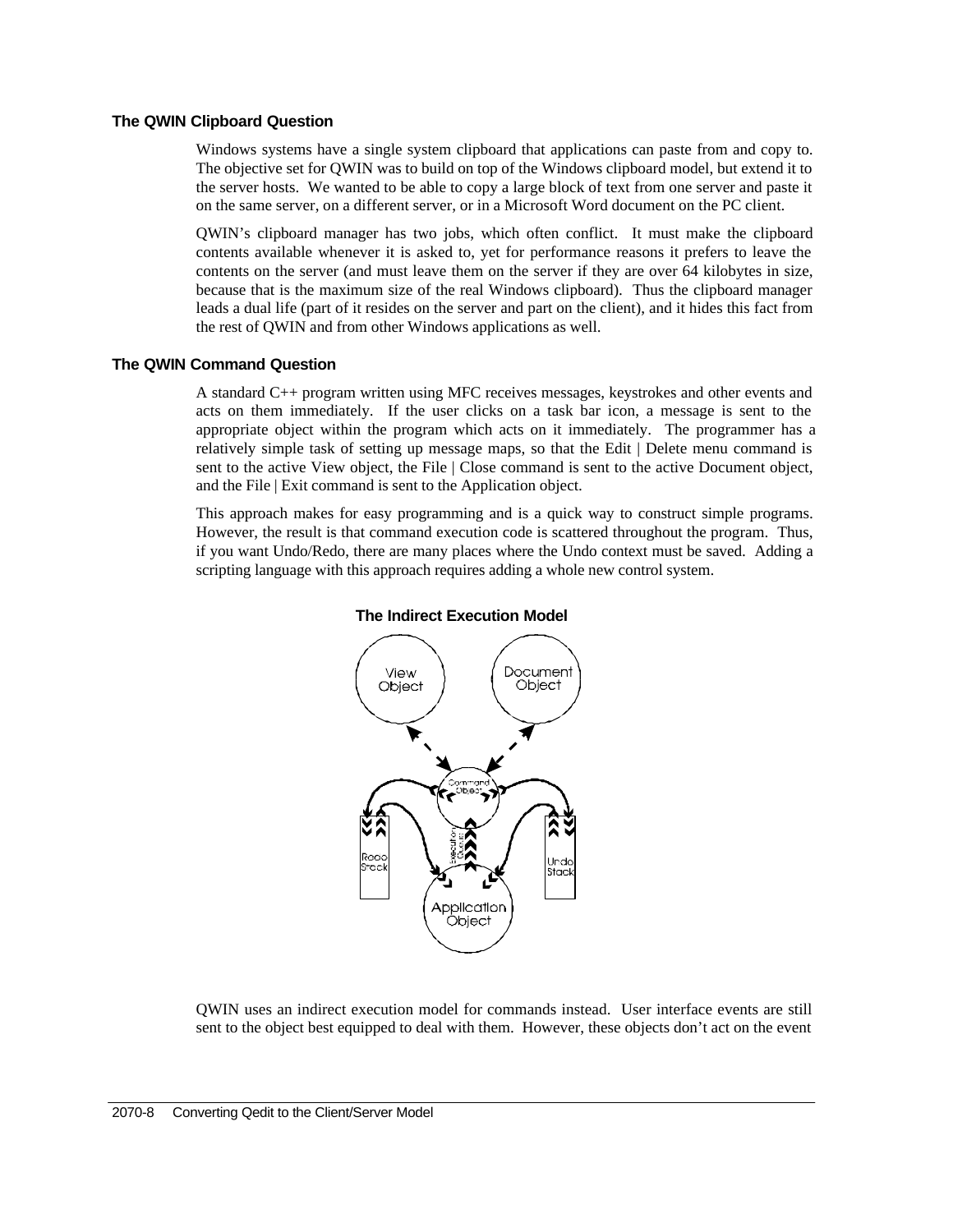immediately. Instead they construct command objects, which in turn interact with other parts of the system to do the user's bidding. The commands are posted to an execution queue maintained by the Application object, which then dispatches them in sequence.

The command object is a package that contains all the data and code necessary to perform a single discrete user action. The context includes the information necessary both to perform the action and to undo it. A command object doesn't rely on any state information in either the View object or the Document object. This has several advantages:

- 1. All the code that actually performs user actions is contained in one place.
- 2. All the context necessary to perform the command is contained in one place.
- 3. A scripting language can operate by creating and queuing command objects. The complex code that maintains the Document and the screen View need not know whether a script is running, and does not contain any script interpretation code.
- 4. The application can record simply by telling each command object to create a script statement describing itself.

Besides the execution queue, there is also an Undo stack and a Redo stack. The execution queue is where new commands are posted. Once executed, the command is pushed onto the Undo stack. When the user does an Undo, a command is popped from the Undo stack, undone, and pushed onto the Redo stack. When the user does a Redo, the top command is popped from the Redo stack, redone, and pushed back onto the Undo stack. The execution queue is always oneway; commands are added at the tail and pulled off the head (or vice versa, depending on your terminology). The Redo stack is cleared whenever a document-changing command is pulled from the execution queue.

Unfortunately, simple typing doesn't fit into this model. It could, but then each command would consist of a single keystroke. Because the command is also the unit of Undo granularity (not to mention server update granularity), this probably isn't what the user wants to see.

In this case, when the first character is typed, the View object acquires a new Typing Command object and adds the first character to it. On succeeding characters, the View gets the current Typing Command object and adds the character to it. Whenever a user interface event comes in that is not going to be part of the Typing Command, such as a Down Arrow keystroke, the current Typing Command is ended (it becomes a server transaction and an undoable event). The next character typed will instantiate (that is OOP talk for "create") a new Typing Command object. The goal is to gather up all the characters that make up a single typing session into a single object.

As you can see, designing client/server transactions and models can be an intellectually challenging activity. Luckily, many of these considerations go away in a fully-synchronous model. An application that would be perfectly acceptable with a fully-synchronous user interface is a VPlus replacement-type system, where the user enters a key value, gets a record, edits the record, and then sends an update. Both the user and the server view the data as a record at a time. However, for an editor, or for any other application where the user's view of the data differs from the server's, the asynchronous model offers a much more pleasant user experience.

# **Maintaining Client/Server Applications**

The client/server model makes it easier to replace or upgrade a component, because the interaction between components is always a well-defined transaction. The client cannot get inside the server to break anything or vice versa.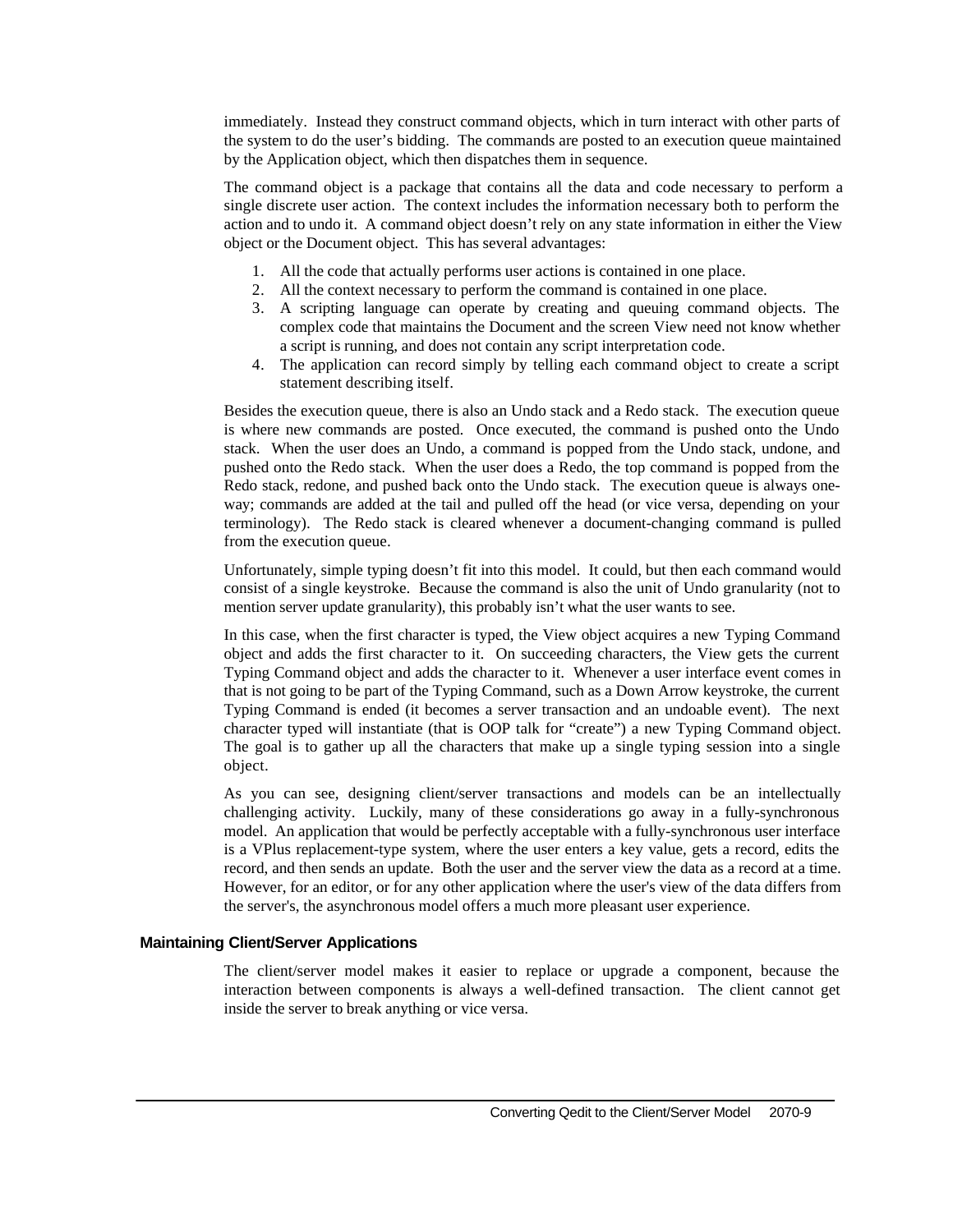For example, in the QWIN project, we were able to write an in-process CRT-based client at the same time as we were writing the Windows-based client. This other client is really a software module that runs on the host as part of the Qedit process, but it only interacts with Qedit through the client/server transactions (i.e., it never calls any of the Qedit subroutines directly). It is aimed at providing screen editing on VT terminals on UNIX, but works on any terminal because it uses the standard Curses library. Dave Lo of Robelle designed and implemented this screen editor using the same transactions that were written for the PC client, giving me two radically different "users" testing my transaction design and implementation at the same time. This was very helpful in ensuring flexibility and reliability of the server.

To make development even more flexible, we implemented something called "tagged fields" in our transactions. Every data item in a transaction is assigned a field number (tag) and is packaged with a length attribute. Clients and servers know how to skip over any field, even when they don't know what a specific field means. This allows us to add fields to a transaction in the server before the client has been programmed to handle them, and vice versa. I can't emphasize how useful this has been in keeping a multiprogrammer, multilocation project moving ahead as quickly as possible.

Previously we used a record structure for each transaction, which meant that adding or deleting a field required a coordinated update on all software components—something that is difficult to arrange in practice with multiple programmers and modules.

By the way, we store the protocol constants for the project, such as these field tags, in a few master source files on our internal web site. Each line defines one constant and ends with a comma (the last line does not have a comma). These files can be "included" without change in the C and C++ source programs (as well as the SPLash! source), in the middle of a statement declaring a list of constants.

#### **The Difficulty of Thinking Asynchronously**

The client responds to external events or messages, such as the user clicking on the scroll down button or the receipt of a Get Lines reply transaction, which may come in at any time. Events do not, of course, occur in a tidy sequential order. In fact, to get the programming correct, you often have to think of events as all happening independently.

What, for example, happens when the user presses the Page Down key?

The client looks for the following lines and can't find them, generating a Cache Miss*.* The cache software generates a server Get Lines transaction to retrieve the missing lines, then continues to process keystrokes and events. It does not "wait" for the reply transaction. Instead, when the reply arrives with the lines (and there may be several replies coming in if the lines are long and overflow the maximum size of one transaction), the Document object updates the cache with the new data and notifies the View object to see if those lines are currently displayed on the screen and should be refreshed. So, if you press Page Down quickly after pressing Page Down, the lines will not be displayed when they come in—they will just go into the cache.

From the server's point of view, this is actually quite simple. It receives Get Lines transactions, specifying a starting relative line number and a requested line count. The server sends back a transaction containing the lines requested. If the requested lines would create a transaction of more than 8192 bytes, the server breaks the reply up into more than one transaction. Here is a server trace of what happens when you press Page Down: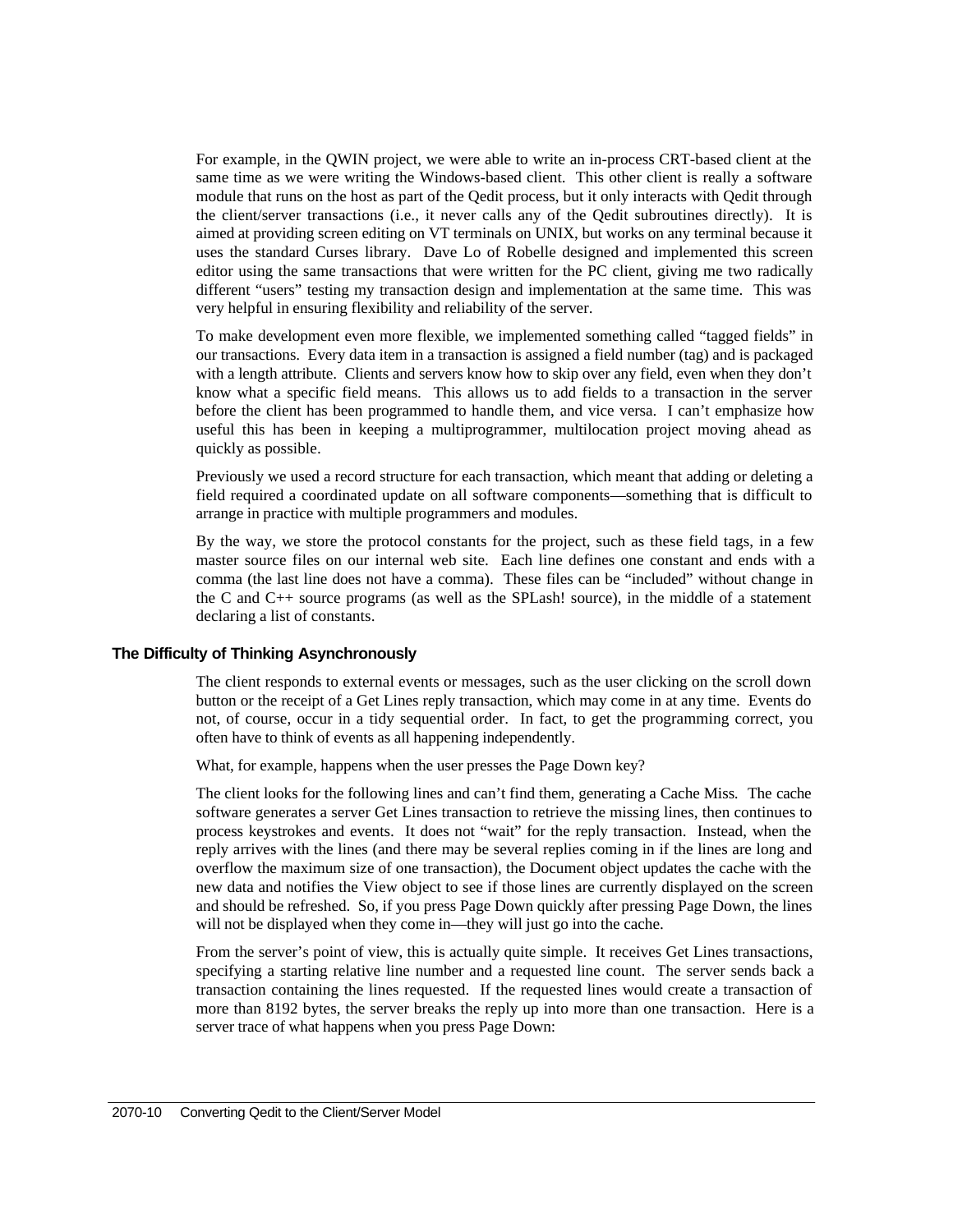| <b>Server process</b>                                                                                                                           | Field $#1=$<br>$Length =$<br>File<br>4 bytes                                                                                                                                                                                                                                                                                                                           | <b>Starting Line</b><br><b>LineCount</b>                                                                  |
|-------------------------------------------------------------------------------------------------------------------------------------------------|------------------------------------------------------------------------------------------------------------------------------------------------------------------------------------------------------------------------------------------------------------------------------------------------------------------------------------------------------------------------|-----------------------------------------------------------------------------------------------------------|
| Starting=\$18=line<br>Field                                                                                                                     | Line<br>$Value =$<br>Coun<br>file handle                                                                                                                                                                                                                                                                                                                               | $= $17 = 23$ lines                                                                                        |
| May 07, 1997 10:44:30 [3693]                                                                                                                    | May 07, 1997 10 44: 30 [[3693] TRead Legisth=52, GetLines, version=1, id=50397183<br>000A: 0000 0004 0000 0018 0000 0004 0000 0004 0000 0017 $\overline{\mathbf{v}}$<br>server' getlines: start @24 for count=23                                                                                                                                                       | <b>Client</b><br>Tx                                                                                       |
| 1997 10:44:30<br>$[3693]$<br>May 07,<br>$M$ av 07.<br>1997 10:44:30<br>$[3693]$<br>May 07, 1997 10:44:30 [3693]<br>May 07, 1997 10:44:30 [3693] | server'multi: switch fhandle: 1074020572<br>server' find, calling server' xref: query=24<br>xref' query target=24<br>Query Result. closest=23 with linenum 24000                                                                                                                                                                                                       |                                                                                                           |
| 0000:<br>000A:<br>0014:                                                                                                                         | 0000 001A 0000 0001 0000 0004 4004 40DC 0000 0003 @.@<br>$0000000400000018000000190000000000000019$                                                                                                                                                                                                                                                                    | May 07, 1997 10: 44: 30 [3693] TSent. Length=896, GetLines, version=1, id=50397183 Server<br><b>Reply</b> |
| 001E:<br>0032:<br>003C:<br>. continues for more lines                                                                                           | 0000 0043 2364 6566 696E 6520 6B46 696E 6765 7250  C#define kFingerP<br>6F72 7420 3739 0909 2F2A 2054 4350 2070 6F72 7420 ort 79/* TCP port<br>0028: 6173 7369 676E 6564 2066 6F72 2066 696E 6765 7220 assigned for finger<br>7072 6F74 6F63 6F6C 202A 2F19 0000 0019 0000 004A protocol */<br>2364 6566 696E 6520 6B42 7566 5369 7A65 0931 3633 #define kBufSize. 163 |                                                                                                           |
|                                                                                                                                                 |                                                                                                                                                                                                                                                                                                                                                                        |                                                                                                           |

#### **Debugging Client/Server Applications**

Where do you look when a client/server application isn't working properly? The problem could be in the client code, in the TCP/IP system services used to transport the transactions, or in the server code.

Because the server runs as an unattached daemon, you can't see what it is doing. We have added options to our server which allow us to run it from an interactive session and catch the next connection to the system. Using System Debugger we can see where the code is going while it processes transactions. Be aware, however, that time outs occur if you spend too much time in the debugger and do not send replies to the client quickly enough.

The client has a trace option for recording everything it sends to the server and everything that comes back. Here is a typical client trace:

#### **Sample Client Trace**

```
MPE logon using 'ci.pub.sys' for user 'bob,bob.green,bob'.
CQServerConn::DispatchReceivedMessage(sync): dispatch txOpen for skipper.
CQServerConn::DispatchReceivedMessage(sync): dispatch txGetLines for
skipper.
CQServerConn::DispatchReceivedMessage(sync): dispatch txOpen for skipper.<br>CWinqeditDoc::RequestLines: Requesting line 0 for 29.<br>CQServerConn::DispatchReceivedMessage(sync): dispatch txGetLines for
skipper.
CWinqeditDoc::ProcessGetLinesResponse: message length = 1984;
startingLine = 0; lineCount = 29; errorCode = 0.
ProcessGetLinesResponse: Received 29-line block starting at 0 (was 0);
pf=0.
ProcessGetLinesResponse: exit; pf=0.
CQServerConn::DispatchReceivedMessage(sync): dispatch txCloseFile for
skipper.
ProcessCloseReturn: closeError = 0.
```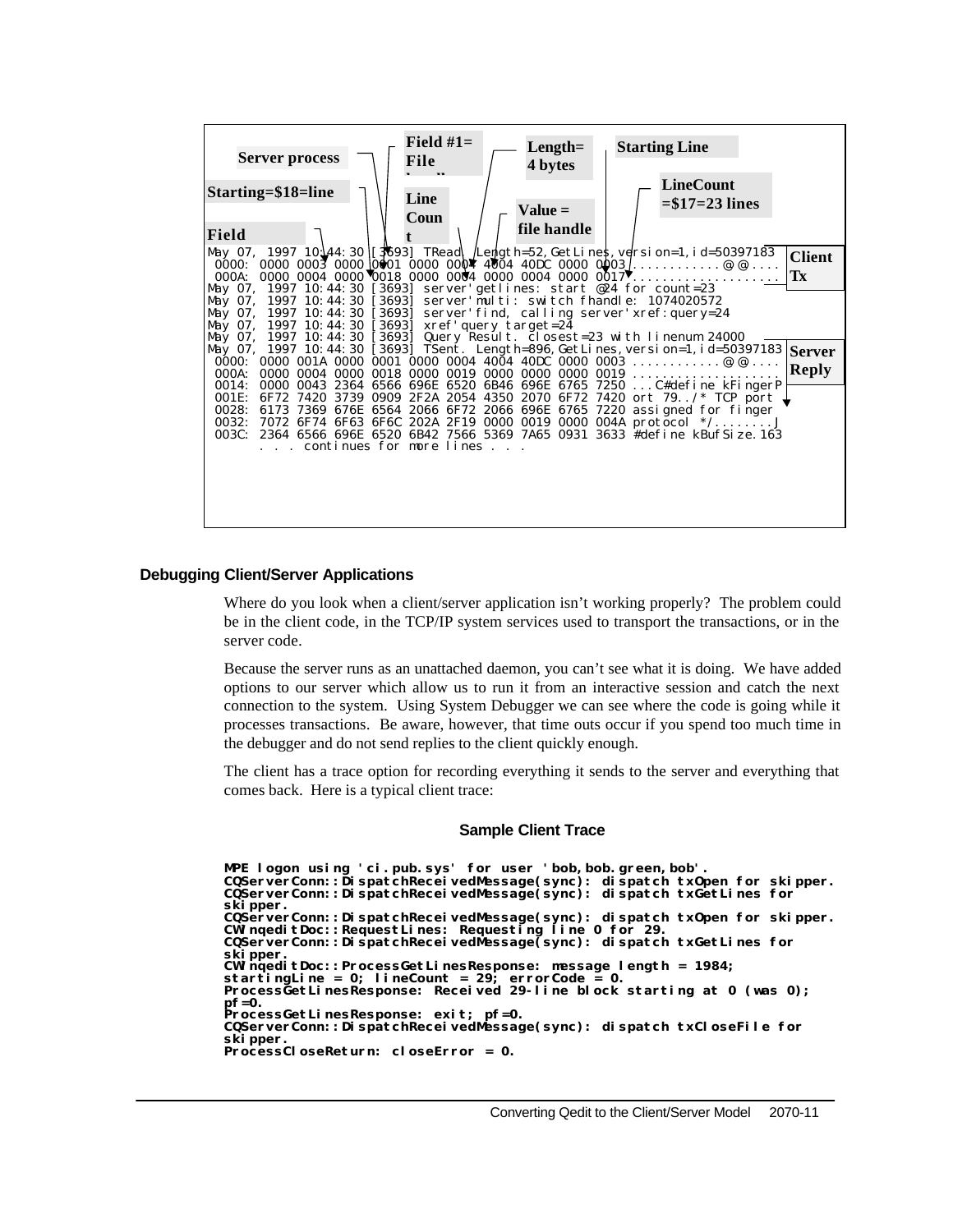This client trace just shows the messages between the host and the client. There are other options to include a Hex dump of the raw buffers (necessary if you want to check exact field values in a transaction), and to trace internal cache management and other functions of the client.

The server also has an option to write transactions to a trace file on the host. These record exactly what the server received, how it processed it, and what it sent back. Tracing is toggled off by default, because it generates a lot of output to the disk, but it is invaluable when trying to determine what happened. There is a sample server trace earlier in the paper under "The Difficulty of Thinking Asynchronously".

### **Distributed Development**

Bruce Toback lives in Phoenix, Dave Lo and David Greer live near Vancouver, Neil Armstrong lives in Alberta, and Griffin Webster and I live on the island of Anguilla in the Caribbean. Our concurrent development efforts were synchronized over the Internet. New versions of the software were delivered via FTP to the various hosts nightly from the site where they were developed.

All documentation was created as web pages and kept on an internal site where everyone involved could check it quickly and easily using his browser.

### **Installation Procedures**

Neil Armstrong of Robelle worked out how to use InstallShield $^{\circledast}$  to package the client executable files, as well as auxiliary files (help, license, etc.), into a single compressed file for distribution and installation. Currently we have a separate file for 16-bit Windows and another for 32-bit, but the new version of InstallShield5 says it will allow us to have one installation "program" that will run on 16-bit and 32-bit machines. InstallShield has an excellent web site, w*ww.installshield.com*, which includes white papers on various topics and access to several newsgroups. Neil found these very helpful because other customers are asking questions that he often asks himself.

#### **Testing Client/Server Software**

At Robelle we believe in automated testing of our products. Verifying the correct function of a program after every revision is just too boring for humans to do reliably.

Griffin Webster of Robelle's Anguilla office was asked to find an automated test tool for Windows applications. He evaluated two products: Vermont HighTest and Microsoft®/Rational™ Visual Test.

The criteria for selecting a tool included:

- 1. ability to construct a test suite that would cover anticipated user interaction,
- 2. fast, convenient macro recording of individual tests,
- 3. execution of the complete test suite even if individual tests fail,
- 4. manual creation/editing of a scripting language for special cases,
- 5. generation of a test log that clearly identifies which tests failed and where,
- 6. e-mail notification of developers when a test suite fails,
- 7. speed of creating tests,
- 8. compatibility with 16- and 32-bit versions of our client,
- 9. ease of modification of existing tests to create others,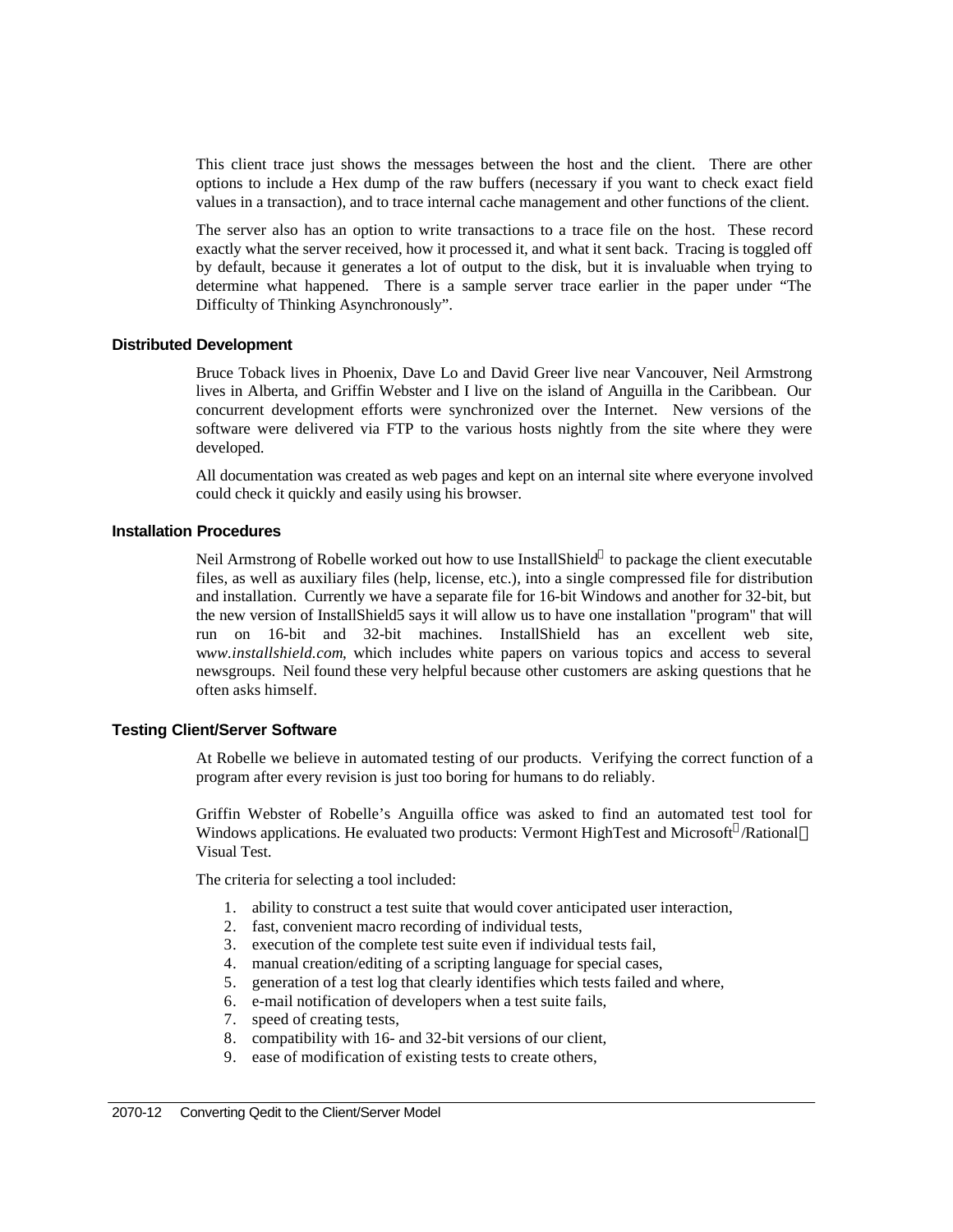- 10. power of scripting language,
- 11. portability of test suites from one PC system to another.

The log output of both products was suitable for identifying failed tests, but neither product made it possible to automatically notify a user of test failures via e-mail. We have added this feature ourselves, FTPing a customized report on test results daily to a web site where all developers can view it. We are still working on e-mail notification of failures from the test PC to the responsible developers.

|                                                                                            | Visual Test Suite Manager - wingedit.vtp - [wqtest.vts]                             |                                |           |        |                                                                       | $ \Box$ $\times$    |  |
|--------------------------------------------------------------------------------------------|-------------------------------------------------------------------------------------|--------------------------------|-----------|--------|-----------------------------------------------------------------------|---------------------|--|
| File Edit View Run Help                                                                    |                                                                                     |                                |           |        |                                                                       |                     |  |
|                                                                                            | System: Windows 95, Version 4.0, New Shell, 1 Intel Pentium                         |                                |           |        | Pause : No Key Set                                                    |                     |  |
| Memory Usage:<br>Physical: 97.5% <b>[1111111111</b><br>Page: 38.0% <b>[111111111111111</b> |                                                                                     |                                |           |        | Suite Time:<br>Started: 5/22/97 11:52:21 AM<br>Elapsed: 00:00:07      |                     |  |
| Virtual:<br>$0.8\%$ $\overline{\phantom{1}}$<br>Running:<br>1 of 1                         | <b>**** SUITE COMPLETED ****</b><br>100.0% Complete: <b>FEBERE ENTERTAINMENTERS</b> |                                | Failures: |        | Test Case Time:-<br>Started: 5/22/97 11:52:25 AM<br>Elapsed: 00:00:02 |                     |  |
| Project: C:\WinQedit\wingedit.vtp                                                          |                                                                                     | Suite: wgtest.vts              |           |        |                                                                       | Move Up   Move Down |  |
| WinQedit                                                                                   | r٦<br>Initialz.mst                                                                  | Name                           | Count     | Repeat |                                                                       |                     |  |
|                                                                                            | m<br>wqt2.mst                                                                       | T Initialz.mst                 |           |        |                                                                       |                     |  |
|                                                                                            | $\mathbf{T}$ wqt54.mst                                                              | $\mathbf{T}$ wqt2.mst          |           |        |                                                                       |                     |  |
|                                                                                            | wqt12.mst                                                                           | T Initialz.mst                 |           |        |                                                                       |                     |  |
|                                                                                            | $\mathbf{T}$ wqt11.mst                                                              | $\boxed{\mathbf{T}}$ wqt6.mst  |           |        |                                                                       |                     |  |
|                                                                                            | $\boxed{\mathbf{T}}$ wqt6.mst                                                       | T Initialz.mst                 |           |        |                                                                       |                     |  |
|                                                                                            | Watest.vts                                                                          | $\mathbf{T}$ wqt54.mst         |           |        |                                                                       |                     |  |
|                                                                                            |                                                                                     | $\mathbf{T}$ Initialz.mst      |           |        |                                                                       |                     |  |
|                                                                                            |                                                                                     | $\boxed{\mathbf{T}}$ wqt12.mst |           |        |                                                                       |                     |  |
|                                                                                            |                                                                                     | T Initialz.mst                 |           |        |                                                                       |                     |  |
|                                                                                            |                                                                                     | $T$ wqt11.mst                  |           |        |                                                                       |                     |  |
|                                                                                            |                                                                                     | Failures:                      |           |        |                                                                       |                     |  |
|                                                                                            |                                                                                     |                                |           |        |                                                                       |                     |  |
|                                                                                            |                                                                                     |                                |           |        |                                                                       |                     |  |
|                                                                                            |                                                                                     |                                |           |        |                                                                       |                     |  |
|                                                                                            |                                                                                     |                                |           |        |                                                                       |                     |  |
|                                                                                            |                                                                                     |                                |           |        |                                                                       |                     |  |
|                                                                                            |                                                                                     |                                |           |        |                                                                       |                     |  |

Both products were capable of doing the basic recording of test scripts and playing them back automatically against a new version of the software. Our results put Visual Test clearly ahead of Vermont HighTest in creating and managing tests, although it does cost three times as much (\$200 versus \$600). Visual Test comes with a run-time version that can be installed on any PC to execute tests, but not record or modify them. We considered this a very useful feature because we would like to run the tests on as many client platforms as possible.

#### **Summary**

We found writing a client/server application to be a challenging task, requiring more combined skills than we have used for previous projects. We had to become much more capable at  $C_{++}$ , learn a lot of Windows technology, delve deeply into UNIX network programming, figure out how to do PC installation scripts, find a program to automate the testing of interactive keystrokes, master PC documentation and help tools, and—it seems to never end.

However, the resulting software is so much more powerful and so much easier to use that we think the effort was worthwhile.